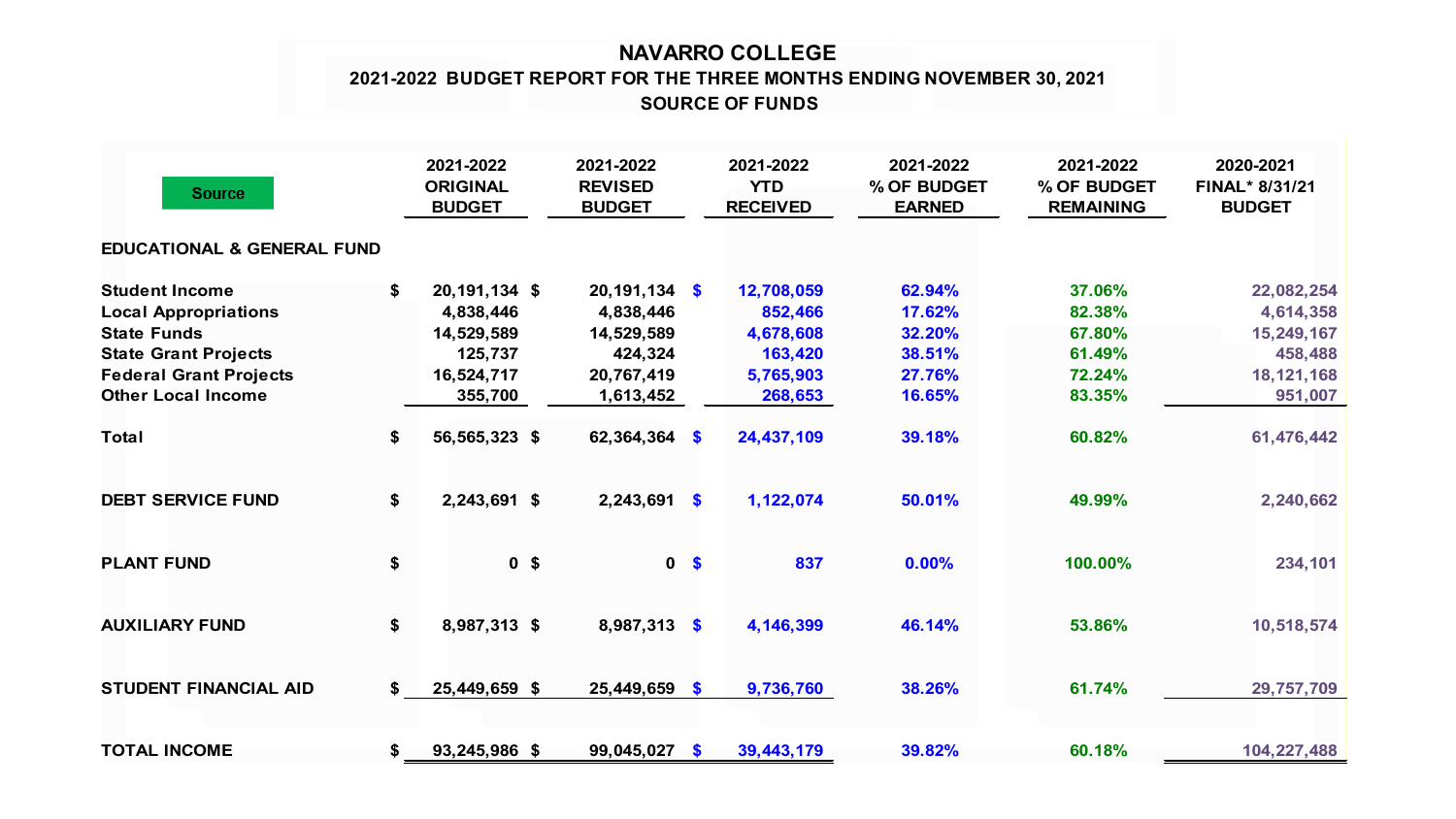## **NAVARRO COLLEGE 2020-2021 BUDGET REPORT FOR THE THREE MONTH ENDING NOVEMBER 30, 2020 SOURCE OF FUNDS**

|                                       | 2020-2021                        | 2020-2021                       |                           | 2020-2021                     | 2020-2021                    | 2020-2021                       |
|---------------------------------------|----------------------------------|---------------------------------|---------------------------|-------------------------------|------------------------------|---------------------------------|
| <b>Source</b>                         | <b>ORIGINAL</b><br><b>BUDGET</b> | <b>REVISED</b><br><b>BUDGET</b> |                           | <b>YTD</b><br><b>RECEIVED</b> | % OF BUDGET<br><b>EARNED</b> | % OF BUDGET<br><b>REMAINING</b> |
|                                       |                                  |                                 |                           |                               |                              |                                 |
| <b>EDUCATIONAL &amp; GENERAL FUND</b> |                                  |                                 |                           |                               |                              |                                 |
| <b>Student Income</b>                 | \$<br>22,484,163 \$              | 22,082,254                      | S.                        | 13,747,783                    | 62.26%                       | 37.74%                          |
| <b>Local Appropriations</b>           | 4,614,358                        | 4,614,358                       |                           | 754,242                       | 16.35%                       | 83.65%                          |
| <b>State Funds</b>                    | 15,249,167                       | 15,249,167                      |                           | 4,913,963                     | 32.22%                       | 67.78%                          |
| <b>State Grant Projects</b>           | 111,254                          | 391,564                         |                           | 58,021                        | 14.82%                       | 85.18%                          |
| <b>Federal Grant Projects</b>         | 1,805,476                        | 5,799,644                       |                           | 417,476                       | 7.20%                        | 92.80%                          |
| <b>Other Local Income</b>             | 538,992                          | 762,360                         |                           | 331,351                       | 43.46%                       | 56.54%                          |
| <b>Total</b>                          | \$<br>44,803,410 \$              | 48,899,347                      | S.                        | 20,222,836                    | 41.36%                       | 58.64%                          |
| <b>DEBT SERVICE FUND</b>              | \$<br>2,240,662 \$               | 2,240,662                       | $\bullet$                 | 1,120,525                     | 50.01%                       | 49.99%                          |
| <b>PLANT FUND</b>                     | \$<br>0 <sup>5</sup>             | $234,101$ \$                    |                           | 482                           | 0.00%                        | 100.00%                         |
| <b>AUXILIARY FUND</b>                 | \$<br>10,553,934 \$              | 10,211,799                      | $\boldsymbol{\mathsf{s}}$ | 3,629,153                     | 35.54%                       | 64.46%                          |
| <b>STUDENT FINANCIAL AID</b>          | \$<br>29,669,709 \$              | 29,669,709                      |                           | \$11,014,456                  | 37.12%                       | 62.88%                          |
| <b>TOTAL INCOME</b>                   | \$<br>87,267,715 \$              | 91,255,618                      |                           | \$35,987,452                  | 39.44%                       | 60.56%                          |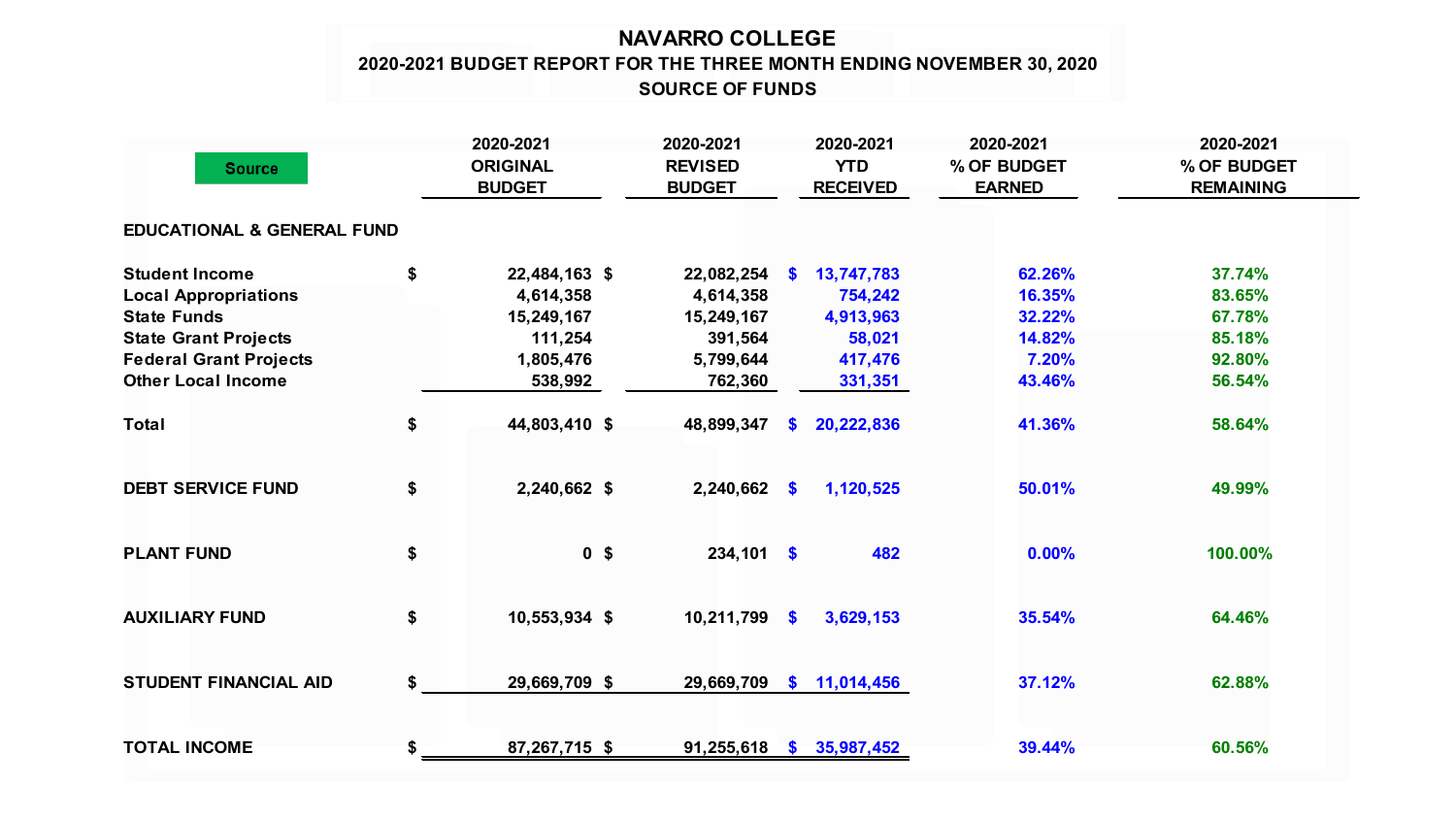## **NAVARRO COLLEGE 2021-2022 BUDGET REPORT FOR THE THREE MONTHS ENDING NOVEMBER 30, 2021 DISBURSEMENT OF FUNDS**

| <b>Disbursement</b>                       |    | 2021-2022<br><b>ORIGINAL</b><br><b>BUDGET</b> | 2021-2022<br><b>REVISED</b><br><b>BUDGET</b> | 2021-2022<br><b>YTD</b><br><b>EXPENSED</b> |               | 2021-2022<br><b>OBLIGATED</b> | 2021-2022<br>% OF BUDGET<br><b>EXPENDED</b> | 2021-2022<br>% OF BUDGET<br><b>REMAINING</b> | 2020-2021<br>FINAL * 8/31/21<br><b>BUDGET</b> |
|-------------------------------------------|----|-----------------------------------------------|----------------------------------------------|--------------------------------------------|---------------|-------------------------------|---------------------------------------------|----------------------------------------------|-----------------------------------------------|
| <b>EDUCATIONAL &amp; GENERAL FUND</b>     |    |                                               |                                              |                                            |               |                               |                                             |                                              |                                               |
| <b>General Administration</b>             | \$ | 2,077,862 \$                                  | $2,077,862$ \$                               | 499,173                                    | \$            | 1,349,787                     | 88.98%                                      | 11.02%                                       | 2,304,218                                     |
| <b>Student Services</b>                   |    | 3,429,389                                     | 3,459,645                                    | 742,201                                    |               | 2,027,364                     | 80.05%                                      | 19.95%                                       | 3,661,215                                     |
| <b>General Institutional</b>              |    | 4,923,786                                     | 5,178,717                                    | 1,472,184                                  |               | 2,799,302                     | 82.48%                                      | 17.52%                                       | 4,484,560                                     |
| <b>Instructional Administration</b>       |    | 1,316,187                                     | 1,344,359                                    | 303,451                                    |               | 873,718                       | 87.56%                                      | 12.44%                                       | 1,437,501                                     |
| <b>Staff Benefits</b>                     |    | 6,617,139                                     | 6,617,139                                    | 1,577,490                                  |               | 4,293,271                     | 88.72%                                      | 11.28%                                       | 7,168,132                                     |
| <b>Resident Instruction:</b>              |    |                                               |                                              |                                            |               |                               |                                             |                                              |                                               |
| Academic                                  |    | 6,231,468                                     | 6,239,377                                    | 1,474,250                                  |               | 3,099,058                     | 73.30%                                      | 26.70%                                       | 6,723,315                                     |
| Career                                    |    | 5,819,405                                     | 5,868,866                                    | 1,308,776                                  |               | 3,813,753                     | 87.28%                                      | 12.72%                                       | 6,293,966                                     |
| Planetarium                               |    | 83,424                                        | 83,424                                       | 11,295                                     |               | 29,475                        | 48.87%                                      | 51.13%                                       | 77,842                                        |
| <b>Museum</b>                             |    | 164,865                                       | 164,865                                      | 30,970                                     |               | 119,114                       | 91.03%                                      | 8.97%                                        | 156,368                                       |
| <b>Events</b>                             |    | 90,116                                        | 90,116                                       | 20,135                                     |               | 66,416                        | 96.04%                                      | 3.96%                                        | 60,898                                        |
| Library                                   |    | 442,065                                       | 442,065                                      | 120,747                                    |               | 198,179                       | 72.14%                                      | 27.86%                                       | 469,220                                       |
| <b>Community Services</b>                 |    | 1,000                                         | 1,000                                        | 0                                          |               | $\mathbf 0$                   | 0.00%                                       | 100.00%                                      | 2,000                                         |
| <b>Plant Maintenance &amp; Operations</b> |    | 4,132,877                                     | 4,132,877                                    | 843,995                                    |               | 858,341                       | 41.19%                                      | 58.81%                                       | 4,094,323                                     |
| <b>Appropriations</b>                     |    | 4,724,551                                     | 5,353,822                                    | 1,954,052                                  |               | $\mathbf{0}$                  | 36.50%                                      | 63.50%                                       | 5,811,242                                     |
| <b>State Grant Projects</b>               |    | 125,737                                       | 424,324                                      | 38,529                                     |               | 142,662                       | 42.70%                                      | 57.30%                                       | 458,488                                       |
| <b>Federal Grant Projects</b>             |    | 16,351,426                                    | 20,594,128                                   | 6,169,992                                  |               | 3,615,043                     | 47.51%                                      | 52.49%                                       | 17,959,537                                    |
| <b>Local Grant Projects</b>               |    | 34,026                                        | 291,778                                      | 8,616                                      |               | 22,420                        | 10.64%                                      | 89.36%                                       | 313,617                                       |
| <b>Total</b>                              | \$ | 56,565,323 \$                                 | 62,364,364 \$                                | 16,575,856                                 | $\mathbf{s}$  | 23,307,903                    | 63.95%                                      | 36.05%                                       | 61,476,442                                    |
| <b>DEBT SERVICE FUND</b>                  | \$ | 2,243,691 \$                                  | 2,243,691 \$                                 | 94,028                                     | \$            | 1,977,127                     | 92.31%                                      | 7.69%                                        | 2,240,662                                     |
| <b>PLANT FUND</b>                         | \$ | 0 <sup>5</sup>                                | 0 <sup>5</sup>                               | $\mathbf 0$                                | $\mathbf{\$}$ | $\mathbf 0$                   | 0.00%                                       | 100.00%                                      | 234,101                                       |
| <b>AUXILIARY FUND</b>                     | \$ | 8,987,313 \$                                  | 8,987,313 \$                                 | 2,102,529                                  | $\mathbf{\$}$ | 2,870,111                     | 55.33%                                      | 44.67%                                       | 10,518,574                                    |
| <b>STUDENT FINANCIAL AID</b>              | \$ | 25,449,659 \$                                 | 25,449,659 \$                                | 2,410,356                                  | $\mathbf{\$}$ | $\mathbf 0$                   | 9.47%                                       | 90.53%                                       | 29,757,709                                    |
| <b>TOTAL DISBURSEMENTS</b>                | \$ | 93,245,986 \$                                 | 99,045,027 \$                                | 21, 182, 769                               | <b>S</b>      | 28, 155, 141                  | 49.81%                                      | 50.19%                                       | 104,227,488                                   |